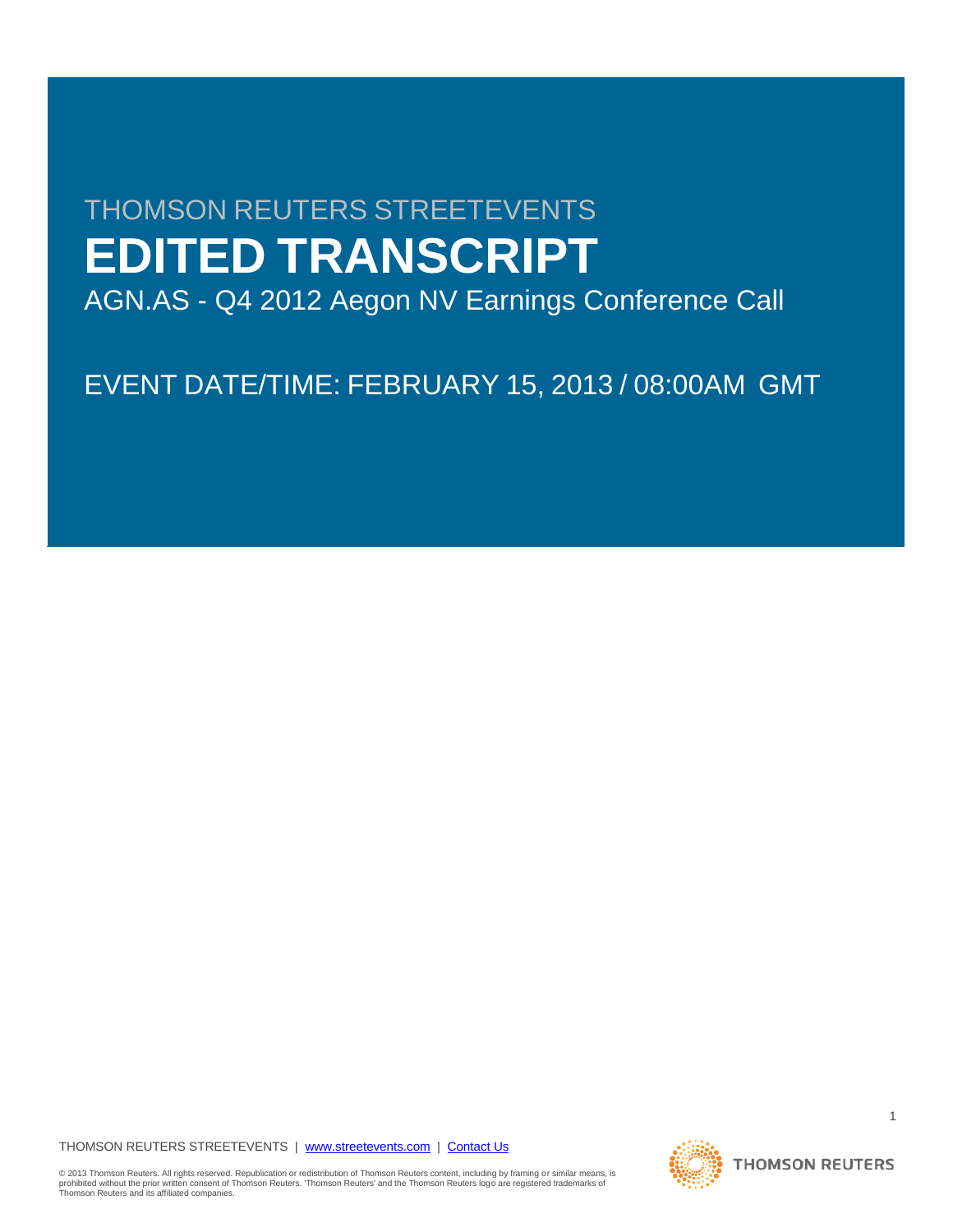#### **C O R P O R A T E P A R T I C I P A N T S**

**Alex Wynaendts** *Aegon NV - CEO and Chairman of the Executive Board and Management Board* **Darryl Button** *Aegon NV - EVP and Head of Corporate Financial Center* **Jan Nooitgedagt** *Aegon NV - CFO Member of the Executive Board and Management Board*

### **C O N F E R E N C E C A L L P A R T I C I P A N T S**

**Farooq Hanif** *Citigroup - Analyst* **Ashik Musaddi** *JP Morgan - Analyst* **Farquhar Murray** *Autonomous Research - Analyst* **Jan Willem Weidema** *ABN Amro - Analyst* **Hans Pluijgers** *CA Cheuvreux - Analyst* **Paul De'Ath** *RBC Capital Markets - Analyst* **Robin Buckley** *Deutsche Bank - Analyst* **William Elderkin** *Goldman Sachs - Analyst* **David Andrich** *Morgan Stanley - Analyst* **Francois Boissin** *Exane BNP Paribas - Analyst* **Gordon Aitken** *RBC Capital Markets - Analyst*

### **P R E S E N T A T I O N**

#### **Operator**

Ladies and gentlemen, thank you for holding. Welcome to the Aegon fourth-quarter 2012 results conference call for analysts and investors. (Operator Instructions). I will now hand the conference over to Mr. Alex Wynaendts. Please go ahead, sir.

#### **Alex Wynaendts** *- Aegon NV - CEO and Chairman of the Executive Board and Management Board*

Good morning and thank you for joining us today for this review of Aegon's fourth-quarter and full-year 2012 results, and today also with me are Jan Nooitgedagt, the CFO, Darryl Button, the Head of our Corporate Financial Center, and of course Willem van den Berg, Head of Investor Relations. Before turning to the presentation, let me remind you to take a moment to review our disclaimer on forward-looking statements, which is at the end of this presentation. We look forward to your questions after the presentation.

As you have seen, we have issued two announcements today. The first of course is our fourth-quarter results. Again our businesses generated strong growth in sales and earnings. At the same time we have maintained a strong capital position and our businesses continue to generate healthy cash flows. This has allowed us to propose an increased final 2012 dividend of EUR0.11 per share. The second announcement is the agreement we have reached with the Vereniging Aegon, also known as the Association, to cancel all of Aegon's preferred shares of which the Association is the sole owner. I would like to first highlight the details of this agreement, before turning to our fourth-quarter results.

I'm now turning to slide three. We believe that we have reached a balanced agreement with the Association to cancel all of Aegon's preferred shares, and in a manner that minimizes the impact on existing common shareholders. This transaction will result in a simplified capital structure for Aegon while enabling the Company to maintain a high-quality capital base on the new European solvency requirements, and at the same time it will allow the Association to substantially reduce its debt. All of the preferred shares will be exchanged for cash and common shares. The value of all preferred shares, which have a book value of EUR2.1b, has been determined at EUR1.1b. The Association has also agreed to give up its preferential status.

### THOMSON REUTERS STREETEVENTS | www.streetevents.com | Contact Us

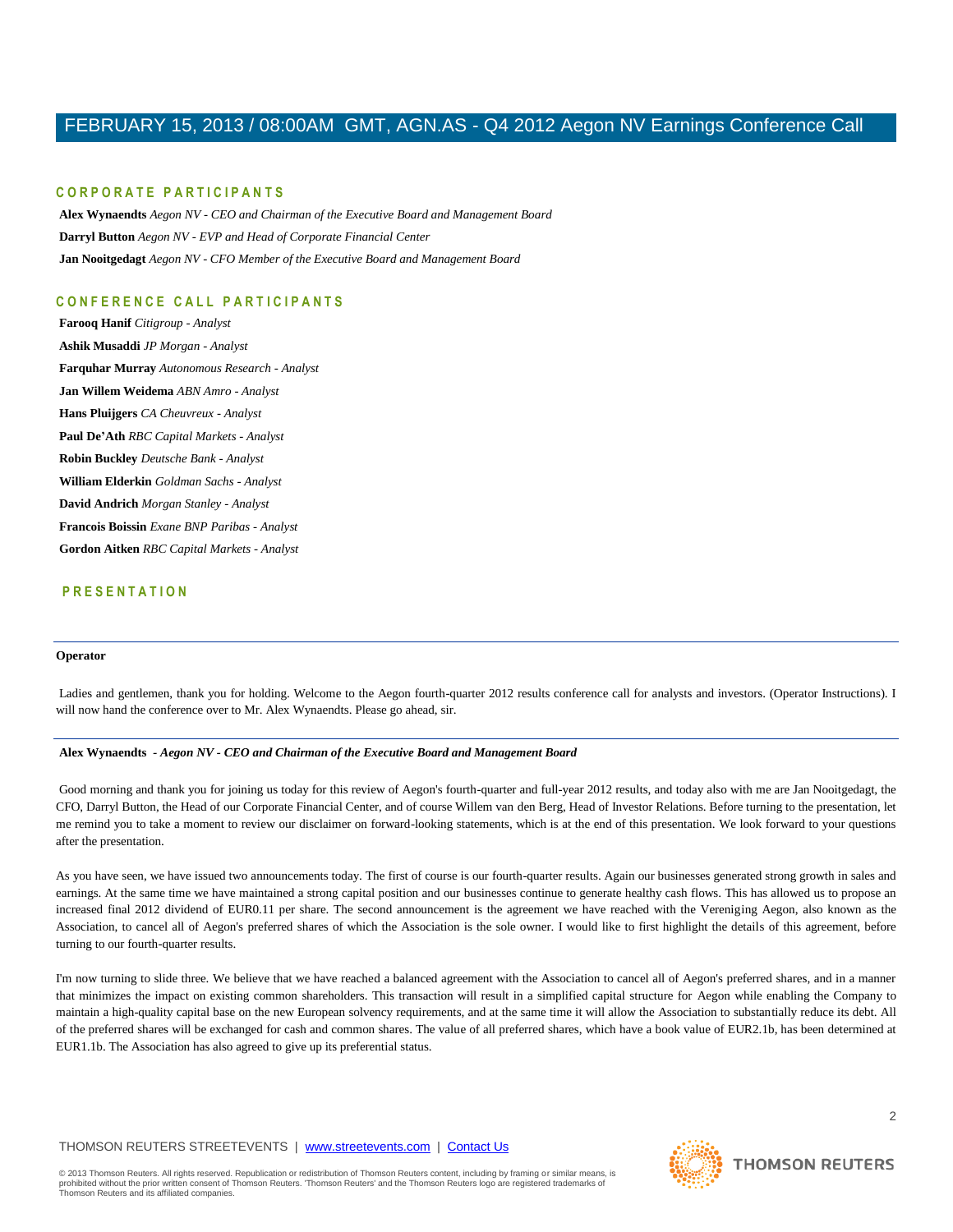The result of the transaction, the number of common shares outstanding will increase by approximately 7%. However, the dilutive effect on earnings per share is limited to 3%, as there will be no preferred dividend payments following the transaction. We recognize the importance of limiting dilution for existing shareholders, and we will take that into account in management actions going forward.

Turning to slide four. And this agreement has clear benefits for Aegon and its stakeholders, as highlighted on this slide. Just to name a few, over the years voting rights of the Association and economic ownership in Aegon have grown apart and these are being brought back in line again. Also no single shareholder will have an economic preferential status, and the ending of the payment of preferred dividend will improve the interest coverage ratio of Aegon. The new capital structure will enable the Company to maintain a high-quality capital base under the new European solvency rules by allowing our hybrid capital to be classified as tier one.

From the perspective of the Association, the agreement allows for substantial reduction of its debt, and although the Association will relinquish its preferred economic status, it maintains a sizable holding of common shareholders in the Company. To maintain its special cause voting rights, a new class of common shares will be created, common shares B. Effectively these shares will replace the existing preferred shares B, which we cancel too. And all in all we therefore believe that this is a balanced outcome for all stakeholders.

Now turning to slide five, here I'd like to give you a bit more detail on the transaction. The preferred shares have a book value of EUR2.1b. This is the amount that the Association paid back to Aegon in 2002. We have agreed on a fair value of the preferred shares of EUR1.1b, which is based on the discounted value of future cash flows. This fair value will be paid in EUR400m of cash, EUR83m of preferred dividends and the remaining EUR655m is converted into common shares and a new class of shares, common shares B.

The transaction is slightly EPS dilutive at the current low level of the ECB financing rate, which determines the level of the preferred dividend. However, if the ECB financing rate would only be 2% to 3% higher, the effect of the transaction will become EPS neutral, as the preferred dividend would then approximately double from its current level.

Currently our shareholders' equity consists of two elements, common shareholders' equity and equity related to the preferred shares. As shown on the slide, equity related to the preferred shares is effectively transferred to common shareholders' equity. The resulting increase in common shareholders' equity is partly offset by the cash payment by Aegon to the Association of EUR400m. This is important to note, as common shareholders' equity is the basis of the calculation of our return on common shareholders' equity.

Here on slide six you can clearly see the impact of the transaction on our capital position. As I have mentioned earlier, the agreement will result in a simplified capital structure for Aegon while enabling the Company to maintain a high-quality capital base under new European solvency requirements, known as Solvency II.

Before the exchange and under the new Solvency II legislation, the preferred shares would not qualify as Core Tier 1 capital. In addition the existence of these preferred shares effectively pushes our junior perpetual capital securities down to Tier 2. After the exchange preferred shares no longer exist. Consequently our junior perpetual capital securities in this situation remain classified as Tier 1 securities, which improves the overall quality of our capital position under proposed Solvency II legislation.

And here on slide seven we provide you with an overview of the impact of the transaction on various financial metrics. The key factors which cause the change in our ratios after the transaction are of course the use of EUR400m of our excess capital, the fact that there will no longer be preferred shares on which we are required to pay preferred dividends, and the higher level of common shareholders' equity. The transaction is done in such a way that we are able to maintain sufficient buffers in the holding company while maintaining a capital base ratio above 75%. As you can see, the impact on most metrics is limited. Moreover, I would like to reiterate that management is evaluating options to further mitigate the effect of dilution.

I'm turning to slide eight, and as I shared in my introduction, the substantial debt reduction is a key benefit of this transaction for the Association. Aegon will pay EUR400m to the Association and EUR83m in preferred dividends, which will enable the Association to reduce its debt by approximately EUR500m from its current level of approximately EUR1b. The remaining debt has been refinanced with a new three-year refinancing facility with a one-year extension option. Should emphasize that there are no covenants in this facility linked to the Aegon share price. The Association was, is and will continue to remain a long-term shareholder committed to acting in the interest of all of Aegon's stakeholders.

As part of the agreement, the Association has agreed to give up its preferential status. I'm now on slide nine. And this means that it will relinquish its preferential rights with regard to dividends and liquidation proceeds. In addition the voting rights of the Association in ordinary course will be reduced from the current 22.1% to approximately 14.9% in line with economic ownership, as shown in the table. However, we have agreed with the Association that they will always maintain their current 32.6% voting rights in case of special cause through the creation of a new class of common shares, common shares B.

So what is the process from here? And we can see that on slide 10. So today a 10-day period of determining the average price on which the preferred shares will be converted into common shares will commence. The precise increase in the number of common shares will depend on the volume-weighted average price of Aegon

### THOMSON REUTERS STREETEVENTS | www.streetevents.com | Contact Us

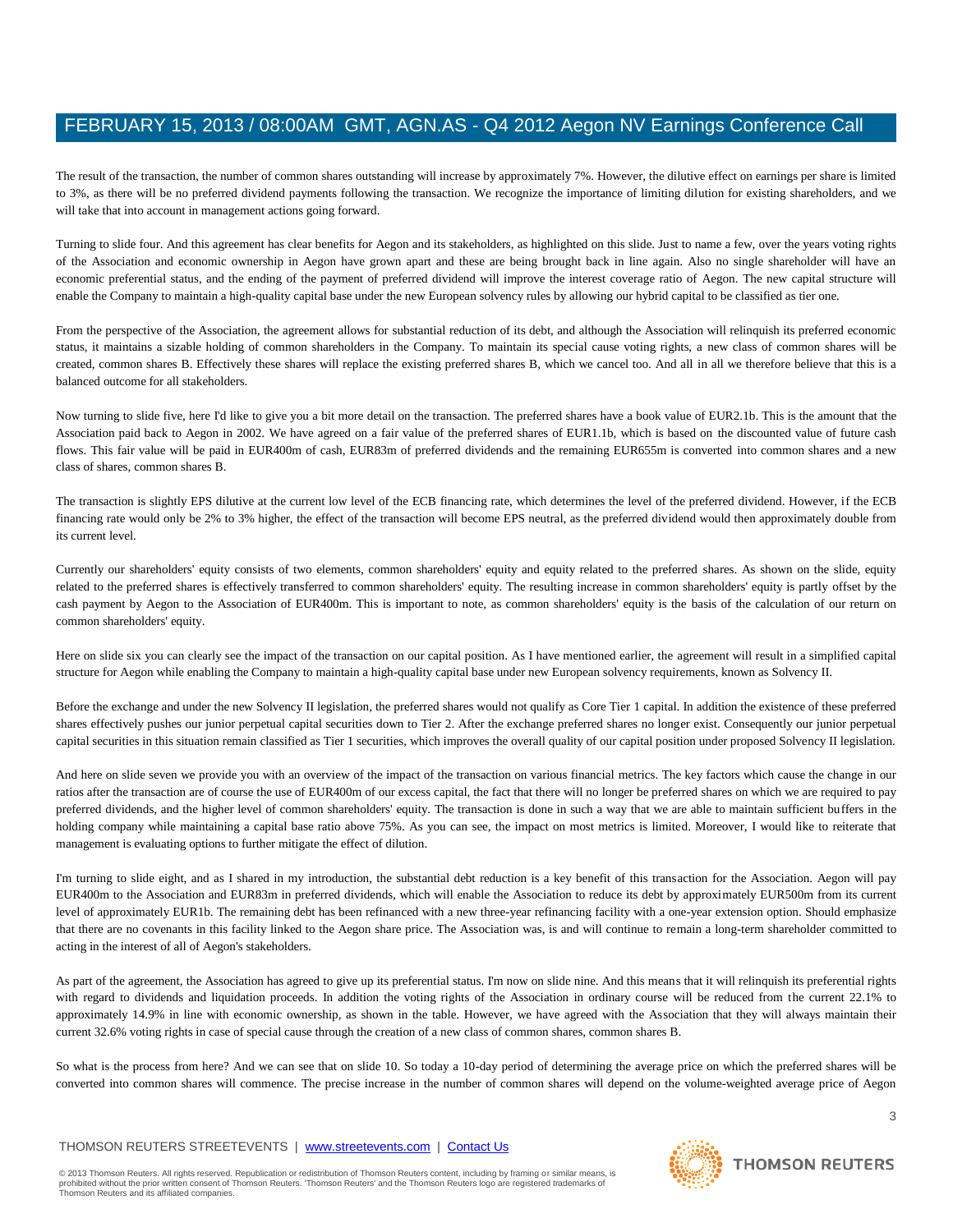common shares on Euronext Amsterdam from February 15 up to and including February 28, 2013. And at our annual general meeting of shareholders on May 15 Aegon's Supervisory Board will propose to approve the new capital structure.

So let me now turn to our fourth-quarter results and I'm turning to slide 12. The fourth quarter closes a year during which we have made considerable progress and, as you can see on this slide 12, during 2012 all metrics show a clear improvement compared to 2011. After a year of rebasing and taking a number of steps to realign our businesses we entered a new phase in 2012, one focused on generating strong business performance and growth.

We achieved a high level of sales, demonstrating the strength of our franchise. The higher underlying earnings are the result of business growth, a strong delivery on cost-reduction programs and favorable equity market and currency movements. Our fee-based earnings for the full year now represent 33% of underlying earnings and at the same time our return on equity increased to 7.1% and 8% when excluding the run-off businesses. So rather than going into further detail on our strategic highlights for this year, I would like to focus on our fourth-quarter results in the remainder of this call.

I am now on slide 13. The 29% increase in underlying earnings was a result of solid growth of our business, the turnaround in our UK business, successful delivery on cost-reduction programs, as well as favorable currency and equity market movements. In the Americas higher earnings were driven by growth of the business, partly offset by higher employee incentives and benefit plan expenses.

In the Netherlands higher earnings in life and savings more than offset lower earnings in pensions and non-life. During the quarter, we adjusted reserves to reflect observed mortality, and this resulted in a one-time benefit, offset by an exceptional charge related to administrative backlogs in non-life.

The strong improvement of our UK earnings was mainly driven by our focus to achieve further cost savings, in addition to the non-recurrence of exceptional charges taken in the previous year. The negative effect of adverse persistency in our pension business prolonged the implementation of the retail distribution review provisions and is likely to continue in the first half of 2013.

Earnings from new markets were lower. The continued strong results from Aegon Asset Management were offset by divestment of our joint ventures in Spain and oneoffs in Asia. And the holding results improved as a result of the fact that part of holding expenses are now charged to the operating units and cost savings in the holding.

So here on slide 14, you can see that in the fourth quarter, net income was positively impacted by gains on investments. These are mostly the results of asset liability management-driven trading in our portfolio, as well as the book gains on the share of our minority stake in Prisma and the divestment in our joint venture with Banca Civica in Spain. We were pleased to see that impairments remained at a low level, amounting to only EUR58m, which translates into just four basis points for the quarter. Run-off businesses were impacted by the accelerated amortization of intangibles in the life reinsurance line, and this is following increased transfers of clients directly to SCOR, and we do expect to see this acceleration in the first half of 2013 as well.

As you are well aware, and I'm on slide 15, in recent years, we have been pursuing a broad restructuring program in order to sharpen our focus on our core lines of business, significantly reduce our cost base and to create greater efficiency across the organization. Reducing expenses will continue to be a primary focus going forward, and during 2012 we have made good progress to capture costs and operational efficiencies.

As you can see on slide 15, we have achieved EUR188m in cost reductions. These cost reductions, along with the non-recurrence of restructuring charges, led to the 6% lower year-on-year cost base. And I want to make clear here that although reducing costs and pursuing operational efficiencies are an integral part of how we manage our day-to-day business, we're also committed to making the necessary investments to drive business growth going forward, as shown by our investments in the platform that we have launched in the UK and the Netherlands.

Let me now give you some detail, and this is on slide 16, on sales and value of new business generated during the fourth quarter. We are very pleased with the strong level of total sales, which amounted to EUR1.8b. We achieved strong growth of new life sales in many of our markets, most notably in the Netherlands and the UK as a result of strong pension sales. In the Americas, the main drivers of our 29% increase in sales were higher amounts for indexed universal life products, as well as higher sale volumes related to the anticipated discontinuance of certain unprofitable universal life secondary guarantee products.

Gross deposits were 30% higher than last year at EUR9.2b. The main contributors were US retail mutual funds and pension, as well as asset management.

And in general, we continued to experience strong customer demands for our core products and services in each of our markets, a clear reflection of the strength of our franchise. Moreover, our disciplined approach to pricing demonstrates our commitment to selling the right products to the right customers and at the right price, ensuring that it provides value for both our customers and Aegon in the current challenging economic environment and low level of interest rates. The success of this approach is seen in the significant improvement to our value of new business to EUR204m for the quarter.

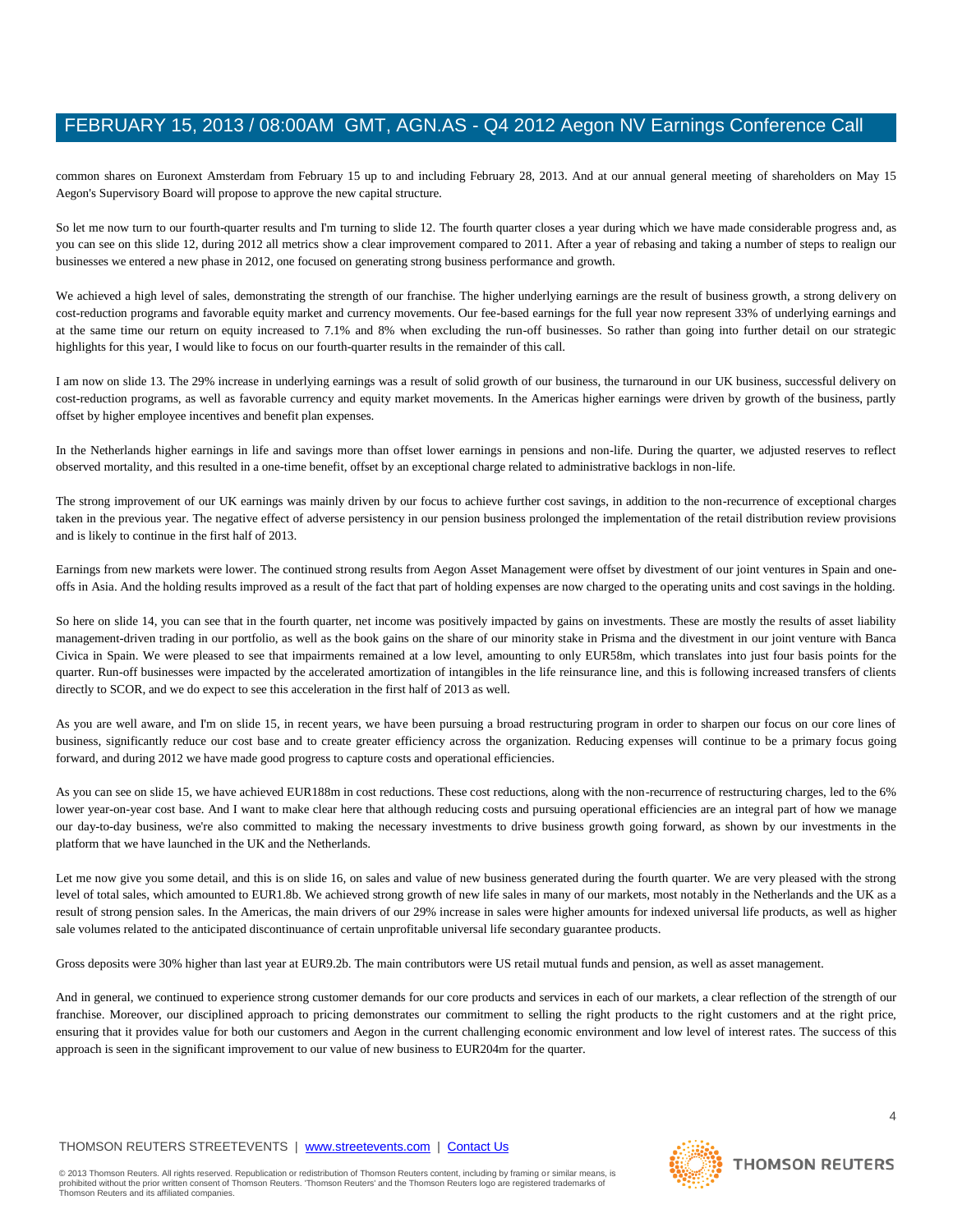The strong sales momentum that we have been able to achieve is in large part due to our broad distribution network, and I'm now on slide 17. Expanding into new channels while strengthening existing relationships continues to be a priority and it's clearly showing results.

In the Americas, for example, we have added partners for the distribution of our variable annuity products, broadening the scale and diversity of our distribution network. And as we've previously highlighted, over 20% of our new life sales in the US is a result of distribution added since 2008.

As you know, during 2012, we launched our Workplace Savings and our At Retirement platform in the UK. These platforms have been well received by the market, and now we have strategic agreements in place with most of the leading adviser networks, and we are convinced that this will be beneficial in developing our platform business and expect to further add distribution in the coming months.

In our new markets we've been able to complete two acquisitions, which further increased our footprint in Central and Eastern Europe. In Romania we've taken over a sizable life insurance portfolio and pension fund business and also have entered Ukraine with our acquisition of the currency's fifth-largest life insurance company.

Another area where we are successfully leveraging our skills and capability is in Spain. You can see that on slide 18. Despite the current difficulties, we continue to see strong long-term growth prospects for our core business, and, as such, we are very pleased to have entered into a long-term exclusive partnership with Banco Santander last December.

We will distribute life and general insurance products through Banco Santander's extensive nationwide network of over 4,600 bank branches, and providing us access to a potential client base of 20m (sic-see press release "12m") individuals across the country. Under the terms of the agreement Aegon will acquire a 51% stake in both the life insurance company as well as a non-life insurance company for a consideration of EUR220m. Furthermore, Aegon Spain will provide the back offices to the joint venture companies.

In the context of the consolidation underway among the cajas, we have also successfully divested our share in the partnerships with Banca Civica and Unnim, while making good returns on these investments. And, as you know, we are in the process of exiting our joint venture with CAM as well. We are confident that with these transactions, Aegon is repositioned to make the most of the longer-term opportunities in Spain, a country where the need for protection and savings products will increase in the coming years.

I'm now turning to slide 19, where you can see Aegon's capital position at the end of the fourth quarter. As you are aware, we've been working toward achieving a capital base ratio of at least 75% by the end of 2012 and we are pleased to report a capital ratio of 76.7% in the fourth quarter, which allows us to conclude our commitments to the European Commission. Our Group IGD ratio increased to 230% from the level of 222% at the end of the previous quarter, with the main drivers being the strong earnings generated during the quarter. The RBC ratio in the US increased to approximately 495%, and this as a result of strong statutory earnings and one-time releases that were partly offset by dividends upstream to the holding.

Not surprisingly we continue to believe that maintaining a strong capital position is not only prudent but a necessity in the current environment.

During the fourth quarter operational cash flows, excluding the impact of markets, totaled EUR619m, and I'm now on slide 20. Operational free cash flows, excluding market impacts, were particularly strong during the quarter, primarily the effect of reserve releases and proceeds from divestments. One-time items amounted to approximately EUR300m, which puts the normalized free cash flow number at around EUR320m for the quarter, in line with our expectations, and the higher new business strain reflects the strong new life sales, most notably in the Netherlands.

So let me now summarize, on slide 21. We have made clear progress positioning our businesses to compete successfully in the new environment. 2012 was a year in which we entered a new phase focused on generating strong business performance and growth, as evidenced by our results. We have taken the necessary steps to sharpen our focus, to improve the efficiency of our operations and to reposition our businesses for the growth prospects we continue to see going forward. The cancellation of all preferred shares is also a part of this transformation, as it simplifies the capital structure and further improves the quality of our capital base in the new European regulatory environment.

Our decision to propose an increase in our final dividend is not only a reflection of the strength of our financial position, but also of our confidence that we are well positioned for the future.

As always, we appreciate your continued interest in Aegon and we'll be happy to take your questions. Thank you.

# **Q U E S T I O N A N D A N S W E R**

### THOMSON REUTERS STREETEVENTS | www.streetevents.com | Contact Us

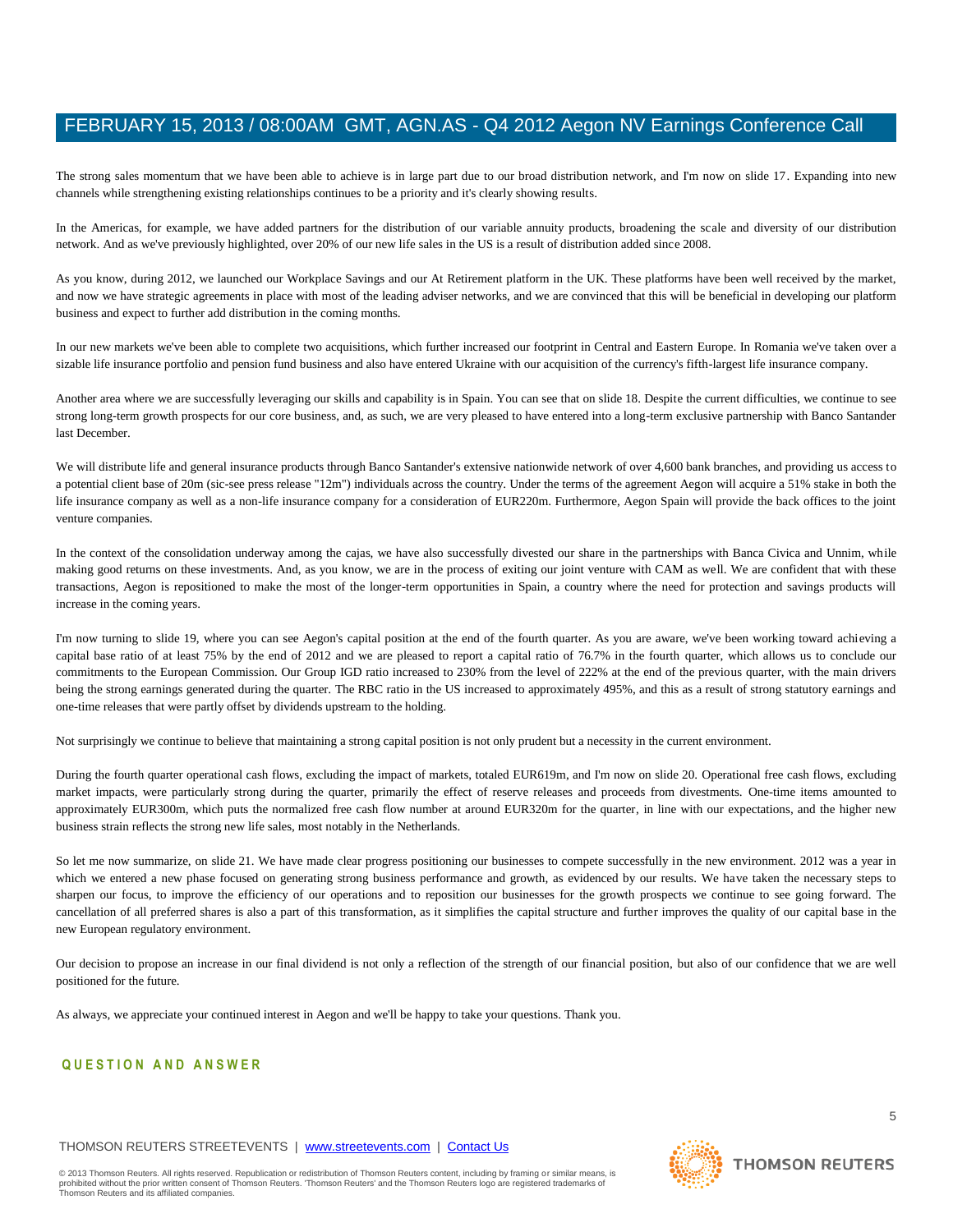#### **Operator**

Thank you. (Operator Instructions). The first question is from Farooq Hanif of Citigroup. Please go ahead.

#### **Farooq Hanif** *- Citigroup - Analyst*

Good morning everybody. Thanks for taking my questions. First question is could you just quickly run us through the movement in the holding excess capital from Q3 to Q4, just the main items? Is it mainly just the cash flow that's been generated and how much of that cash have you actually been able to pay up to the holding? That's question one.

And question two is, I know that VAs are obviously very volatile and the markets are very strong in Q4 for you, but could you just talk us through the high VA margin that was achieved in the fourth quarter and the drivers behind that? Thank you.

#### **Alex Wynaendts** *- Aegon NV - CEO and Chairman of the Executive Board and Management Board*

Farooq, good morning. Thanks for your questions. So in terms of excess capital in the holding, what we said is that the excess capital in the holding increased to EUR2b at the end of the fourth quarter and that's up from EUR1.6b. And this is the result of dividends paid by the operating companies and the largest part obviously is from the US. And then we have to deduct the cost of the holding, so that's how you get to the EUR2b.

In terms of the VA, yes, we have a high margin. There is a one-off, which is related to a product change and a DAC unlocking. It's not a recurring element. But what's important here is that we are continuing to run our business achieving a target of at least the 80 basis points of our assets, and that's what you see coming through the numbers here. On the specific item, Darryl, maybe you would like to give Farooq a little color to explain the one-off EUR20m, which obviously brings our margin for this quarter above our target of 80 basis points.

### **Darryl Button** *- Aegon NV - EVP and Head of Corporate Financial Center*

Hi, Farooq. It's Darryl. We did have a one-off in the VA this quarter. We had been introducing volatility-controlled funds across our whole VA platform, and we got approval in the fourth quarter to push those funds into a large part of the mandates of the asset mandates behind a part of our VA business. That's going to lead to lower hedge costs going forward and when we run those lower hedge costs through the future gross profits we end up with a DAC unlocking. That was about EUR20m to the favorable this quarter in the VA line.

#### **Farooq Hanif** *- Citigroup - Analyst*

Sorry, just to understand, that's a new fund for existing customers?

#### **Darryl Button** *- Aegon NV - EVP and Head of Corporate Financial Center*

Yes. It's really we have to go through -- as you know, we do a lot of our DAC unlocking work in the third quarter. This was a case where we had a little bit delayed on that. We had to actually get the fund boards to approve the new fund mandates and the new vol controlled funds, and that approval didn't happen until the fourth quarter so we couldn't take the benefit until the fourth quarter.

#### **Farooq Hanif** *- Citigroup - Analyst*

Okay. I'll probably come back on that later, but just on the cash flow, you were at EUR1.6b and you go to EUR2b, does the EUR2b holding also allow for the dividend that you've declared?

**Alex Wynaendts** *- Aegon NV - CEO and Chairman of the Executive Board and Management Board* 

THOMSON REUTERS STREETEVENTS | www.streetevents.com | Contact Us

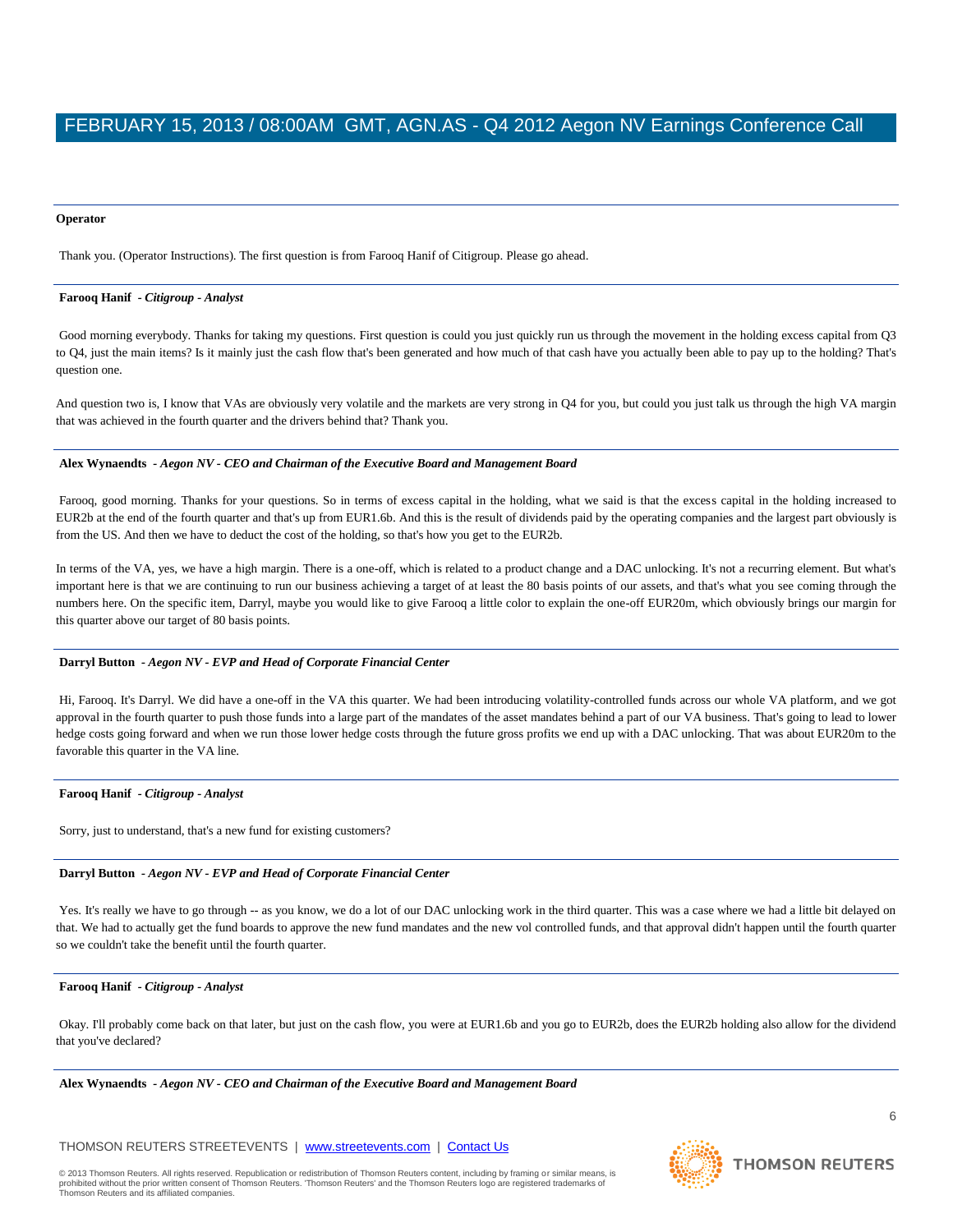Yes. Very clearly. We have declared a dividend increase, which will be paid in May after the AGM. So we've taken into account the strength of our capital position. We've taken into account also the fact that we have been able to upstream cash flows to the holding and that was the basis for us to increase our final dividend from EUR0.10 to EUR0.11 a share.

#### **Farooq Hanif** *- Citigroup - Analyst*

Okay. I'll probably come back later on that with IR, but thank you very much.

**Alex Wynaendts** *- Aegon NV - CEO and Chairman of the Executive Board and Management Board* 

Thank you Farooq.

#### **Operator**

Thank you. The next question is from Ashik Musaddi from JP Morgan. Please go ahead.

#### **Ashik Musaddi** *- JP Morgan - Analyst*

Yes, hi. Thanks a lot and good morning everyone. A couple of questions. First is on dividend. I know we have discussed this a lot earlier as well but can you give us some clarity about how should we think about the dividend going forward? The reason being now your earnings are looking very stable if you look at it on a quarter-onquarter basis for the last five or six quarters. Your capital has improved a lot. Your cash generation has improved a lot. So how should we think about dividend because right now the payout ratio on an earnings basis is just like 30%, 35%? So is that kind of number reasonable to think about, if you can give some color on that?

And second is can you give us an exact number as in how much of your perpetual securities will be counted as Tier 1 capital under the Solvency II rules, which was earlier not allowed to be calculated because of the preference share structure? Some color on this will be good. Thank you.

#### **Alex Wynaendts** *- Aegon NV - CEO and Chairman of the Executive Board and Management Board*

Yes, on the dividend, I think we've been very consistent with sharing with you what our policy is. And our policy is to have an attractive dividend, a dividend that grows with the business and that is based on the capital position of the Company. So that's the first check, we need to have a strong capital position if we want to pay a dividend. But secondly on the cash flows which are being generated by the business and, as you know, we have given you an indication of what we expect from our cash flows. We said they should be growing and as such you can expect a dividend that goes in line, in sync, with the cash flow growth.

I want to make the point here is that there shouldn't be -- there is no relationship between the dividends and the earnings. We are putting a link between the dividends and the cash flows, and checking if indeed the capital position is strong enough. So we should not relate it to earnings. As you know, they can be more volatile.

In terms of the perpetual securities, these junior perpetual securities, they will now be remaining as qualifying as Tier 1 under Solvency II. And the exact amount is?

#### **Darryl Button** *- Aegon NV - EVP and Head of Corporate Financial Center*

Yes, Ashik, it's Darryl. It's a little hard to answer the exact amount. The Solvency II rules are still moving, as you know. The real issue here is that perhaps push and demote the junior perpetuals down into a Tier-2-class security. Our working assumption is that with the prefs gone that they would qualify under Tier 1. There are limitations under the Solvency II rules in terms of whether you're looking at the SCR or the MCR in terms of the total amount that would be accounted as Tier 1. Our working assumption is that the majority, the vast majority of the perpetuals would in fact be Tier 1.

#### **Unidentified Company Representative**

Be grandfathered, yes.

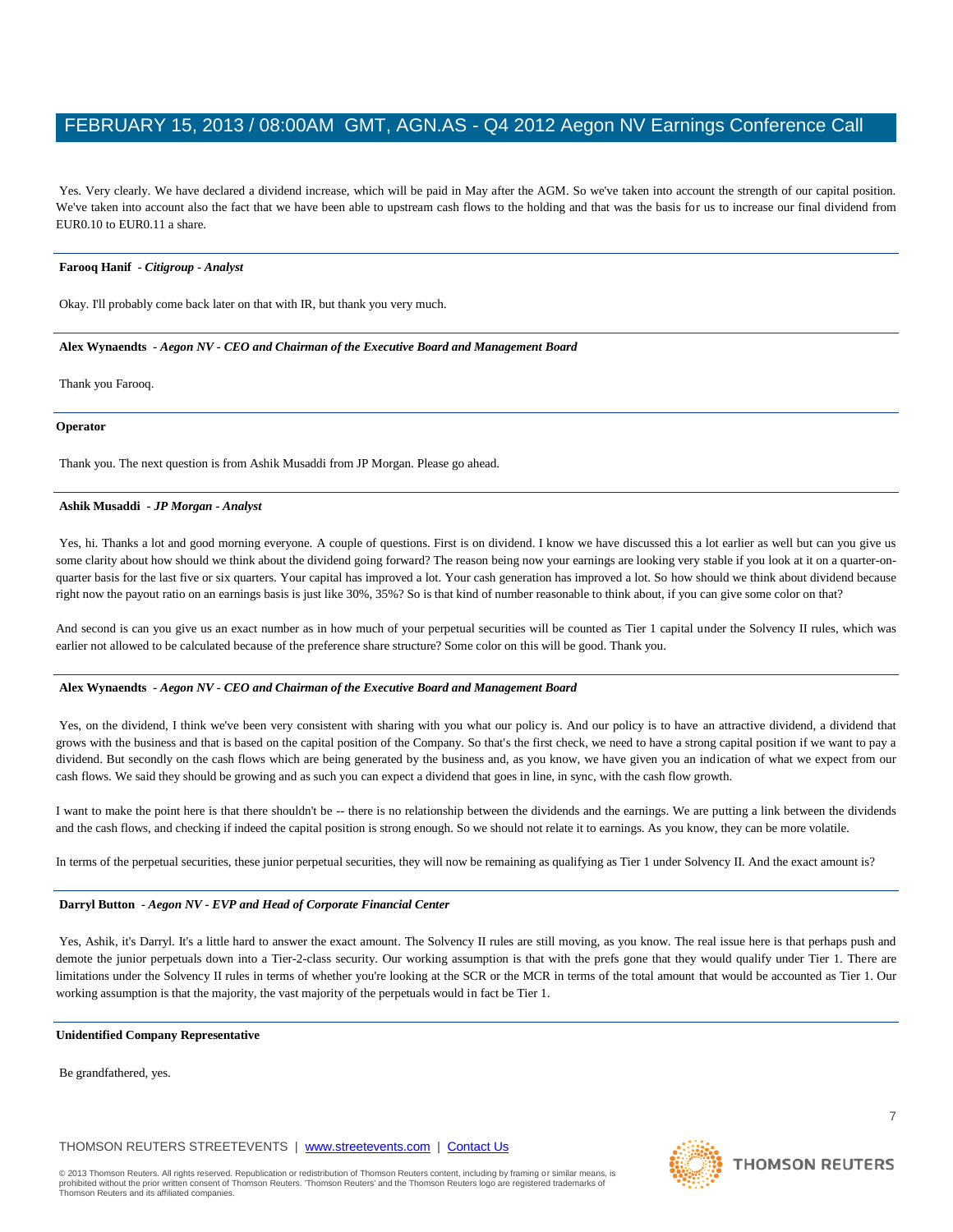#### **Ashik Musaddi** *- JP Morgan - Analyst*

Thanks. Just a follow up on that. So if I look at your financial statement, it states that EUR5b is something for perpetual and hybrid, so is it reasonable to say that a vast majority of this number would be allowed as Tier 1 capital?

#### **Darryl Button** *- Aegon NV - EVP and Head of Corporate Financial Center*

Yes. I think we're thinking, at this point, at least 80% of them would be grandfathered and that's roughly in line with our working assumption.

#### **Ashik Musaddi** *- JP Morgan - Analyst*

Okay, fantastic. Thank you.

#### **Operator**

Thank you. The next question is from Farquhar Murray from Autonomous. Please go ahead.

#### **Farquhar Murray** *- Autonomous Research - Analyst*

Good morning gentlemen. Just one very quick question, and apologies if it got covered earlier, but does the capital restructuring at all affect the way that S&P will look at you? And I don't know whether you've had any preliminary discussions around that at all. Thanks. That's just the question.

#### **Alex Wynaendts** *- Aegon NV - CEO and Chairman of the Executive Board and Management Board*

Yes, Farquhar, thanks for your question. I'll pass it on to Darryl, who has had very recently discussions with the rating agencies, in particular also covering this item.

#### **Darryl Button** *- Aegon NV - EVP and Head of Corporate Financial Center*

Yes. Hi Farquhar. They're looking at it very favorably. They like the simplification of the capital structure, certainly. From their perspective actually our fixed charge cover does go up with the elimination of the pref dividend. From their perspective it's a mild credit positive.

#### **Farquhar Murray** *- Autonomous Research - Analyst*

Okay. Brilliant. Thanks very much.

#### **Operator**

Thank you. The next question is from Jan Willem Weidema from ABN Amro. Please go ahead.

#### **Jan Willem Weidema** *- ABN Amro - Analyst*

Good morning. Few questions. If I look at your core capital ratio it's now 75%, but presumably it will drop to around 74% if IAS 19 is imposed. Can you elaborate on where you want to your ratio to be now that, A, the EC requirement has gone but, B, your Solvency II ratios have improved?

And how will this impact your target for underlying earnings growth? In other words, what should we expect in short term capital redeployment?

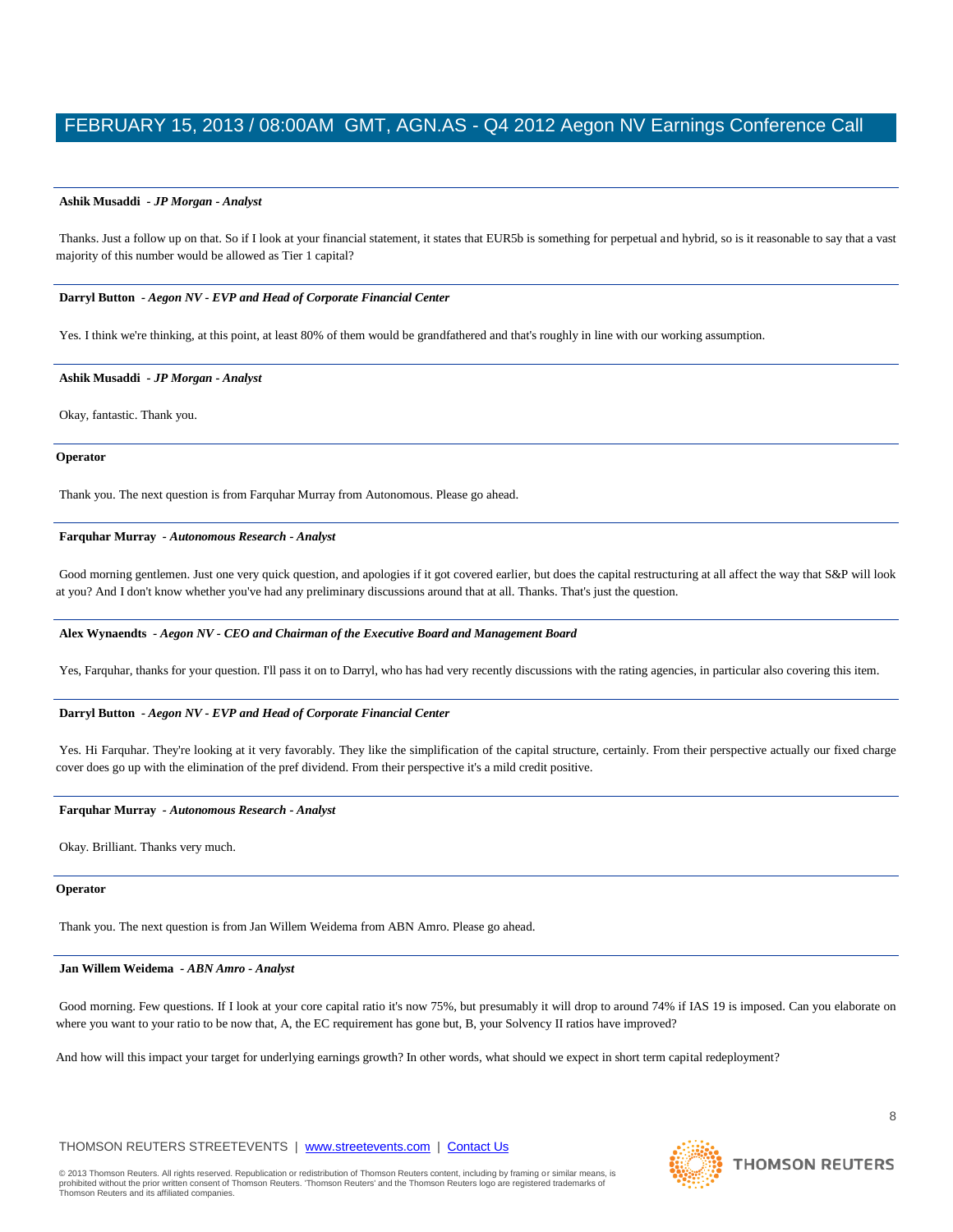And secondly, looking at the covenants of the foundation, is there any covenants there which relates to your dividend?

Final question, can you comment on whether you had a benefit from your innovative life bonds that you issued one or two years ago? Thank you.

#### **Alex Wynaendts** *- Aegon NV - CEO and Chairman of the Executive Board and Management Board*

Willem, maybe Jan will answer the first question on the impact of IAS 19 on the CBR ratio.

#### **Jan Nooitgedagt** *- Aegon NV - CFO Member of the Executive Board and Management Board*

Yes, it's a clear answer. It has no impact on our capital base ratio. Also our revaluation reserves have no impact. And it is the same way we treat the IAS 19, so no impact on capital base ratio.

#### **Alex Wynaendts** *- Aegon NV - CEO and Chairman of the Executive Board and Management Board*

In terms of I think you were asking about the European Commission, as I said in my introduction, with the end of 2012 at a CBR ratio as defined with European Commission above 75%, we have met all our targets and as such we have now concluded our agreements.

#### **Jan Willem Weidema** *- ABN Amro - Analyst*

Maybe I should have explained it a bit better. What I meant to say is that in the past you said you also yourself would like to be around at 75% in the long run. So after the deal you're at 75%. That might restrict your capital redeployment and how does that impact the targets for earnings growth that you set two years ago?

#### **Alex Wynaendts** *- Aegon NV - CEO and Chairman of the Executive Board and Management Board*

Jan Willem, there are many different factors affecting that 75%. That is one measure. What you also have to look at is the amount of excess capital freely deployable at the holding, which I think is giving you a better indication as to how much capacity we have to redeploy capital in one form or another. And I think I've been very clear is that in our plan going forward, we do expect to generate additional excess and we will be looking at ways of redeploying it. And it's not really linked to your CBR ratio. And, by the way, we have had a hard target of above 75%. What we've said about that ratio is that we feel comfortable with the level, but that means that we clearly have a bit more flexibility right now.

In terms of the question relating to the dividends, if there is any covenants with the Association, I can assure you that there is zero covenant with the banks providing the facility in relation to dividend or share price. And I think it's an important point you mentioned because that clearly it very much improves the situation for the Association in relation to its bank.

I believe that the last question on the life bond you were referring to the longevity swap we did in the Netherlands whereby we were able to take some of our longevity risk off our balance sheet. At this point in time we have said it has very marginal impact on earnings.

#### **Jan Willem Weidema** *- ABN Amro - Analyst*

Alright. Thank you.

#### **Operator**

Thank you. The next question is from Hans Pluijgers from Cheuvreux. Please go ahead.

**Hans Pluijgers** *- CA Cheuvreux - Analyst* 

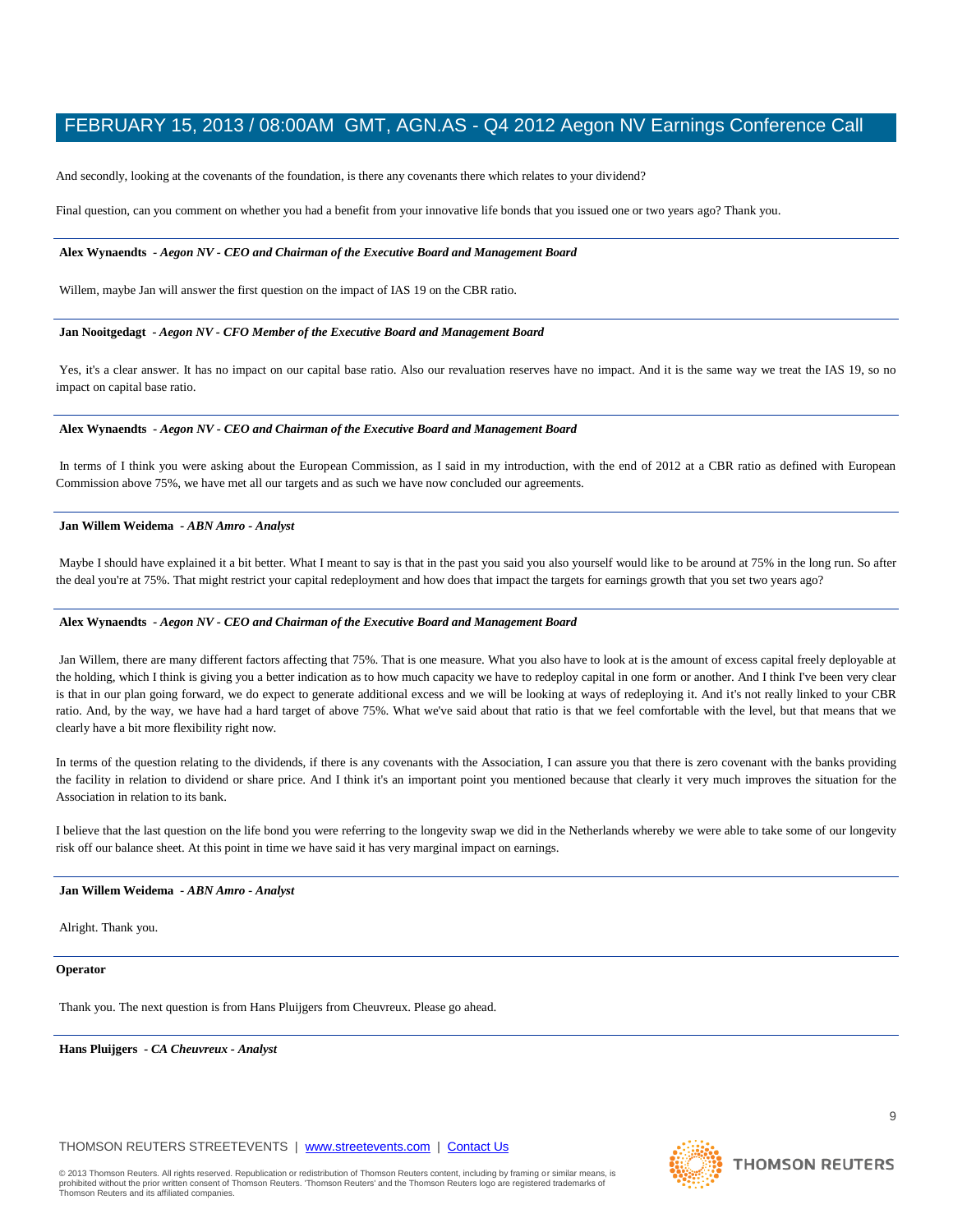Yes, good morning. Coming back on the ROE target going forward because in principle you could argue that a big part of your other targets, like the fee part of the business, your growth quarter last year on the underlying level was very strong. But how you look at your ROE targets going forward? ROE has not really grown over the last few years. Yes, how do you see that going forward? Are you going much more -- somewhat more aggressive on that or can you give some feeling on how do you see really that, reaching that target in 2015?

With respect to the sales, second question, in the UK and the Netherlands, if you would maybe elaborate on the development in the Netherlands. What do you currently have in the pipeline with respect to the pension contracts? Have you become somewhat more active in that market over recent months? Does that explain the good development in Q4?

And also on the UK you argue that a marketing spend has helped or marketing action has helped in Q4. Any plans for that going forward in 2013? So how should we look at sales development in the UK?

#### **Alex Wynaendts** *- Aegon NV - CEO and Chairman of the Executive Board and Management Board*

Hans, on the ROE target we remain committed on delivering on our targets. Please also keep in mind that we have given the targets in conjunction with a set of financial markets assumptions and in particular, as you know, the level of interest rate development. We provided you the sensitivities. We are committed to delivering on these targets.

We do obviously recognize that this transaction at this point in time has a dilutive effect, but I'd also like to remind you that we are not paying any more preferred dividends and, as I said, in my introduction the preferred dividend is now at a, I would say, historic low level because it's based on the ECB refinancing rate, which I think is 0.75%. And as such if the ECB financing rate would be a bit higher, as I said, 2% or 3% higher, effectively that would take away the biggest part of the dilution effect from doing this transaction. And I think it's reasonable to assume that over a number of years that that number, that that percentage of ECB of the refinancing rate would go up.

What we are seeing is a business that is growing. We are seeing that we are growing results, that clearly also is increasing our equity for common shareholders. Our equity for common shareholders has also been increased by the fact that we've done this transaction. We effectively, as I shared in my presentation, transferred -- so the EUR2.1b minus the EUR400m which we bought back effectively -- to common equity. So you have a higher common book value, as we commonly call that for shareholders. So there's a number of various elements in here which I think you have to take into account when you look at it. But we remain committed on delivering on what we have promised to do.

In terms of sales, yes, we're clearly happy with the development where we see sales in all of our markets growing. You asked me specifically about the Netherlands. It is true that the fourth quarter in the Netherlands for pension business is traditionally a strong quarter. And I think we are benefiting also from the fact that there seems to be a little bit more movement now from pension schemes to move towards an insured solution and I think Aegon is extremely well positioned there to take advantage of that. And you see that movement is driven by the fact that interest rates have gone up a little bit and that means that the coverage ratios are getting closer to 100%, which means it's therefore economically possible to move these contracts to insured solutions.

We have a strong balance sheet. We have capacity. As I referred to the previous question of Jan Willem Weidema, we have laid off longevity in the market at an attractive price. So we have capacity to be an important player in this market.

On the UK I think it's a little bit too early for me to be very clear on how we see sales in this year because we have to take into account the whole effect and impact of RDR. So in the run up of RDR you've seen a lot of activity and we clearly benefited from that too. So it's not so much us specifically doing marketing campaigns or this kind of thing. It's more the fact that a lot of activity takes place before the -- took place before December 31 because at that point in time we are entering into a new world. What we will see is the pipeline of activity still flowing over in the first quarter and potentially in the second quarter. And really we will only have a clear picture of how the market will develop in the third and fourth quarter, not before that.

But what's important is that I'm positive about our positioning. We've invested heavily in these platform propositions. I'm pleased to see that we seem to be recognized now as a leader in the market. We have platform propositions which cover B2C, which cover also direct to employees --- employers, and we have now developed a platform proposition that supports the intermediaries. So we have a very broad now capability and that should really I think bode well for the future, but I will be able to be more clear with you on that in the third quarter.

**Hans Pluijgers** *- CA Cheuvreux - Analyst* 

### THOMSON REUTERS STREETEVENTS | www.streetevents.com | Contact Us

© 2013 Thomson Reuters. All rights reserved. Republication or redistribution of Thomson Reuters content, including by framing or similar means, is prohibited without the prior written consent of Thomson Reuters. 'Thomson Reuters' and the Thomson Reuters logo are registered trademarks of Thomson Reuters and its affiliated companies.

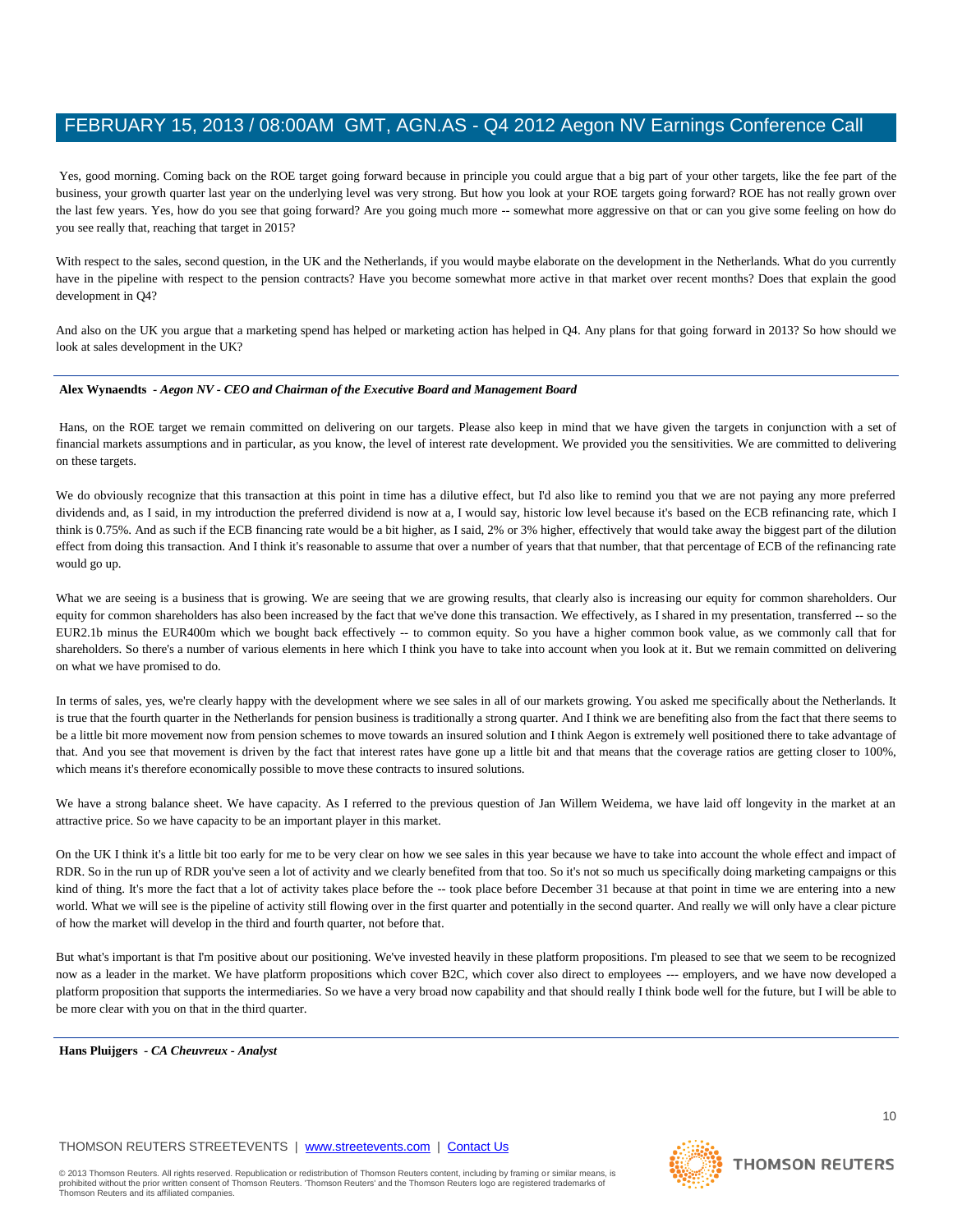Thank you.

#### **Operator**

Thank you. The next question is from [Paul Diaz] from RBC. Please go ahead.

#### **Paul De'Ath** *- RBC Capital Markets - Analyst*

Yes, hi there. Good morning. Couple of questions please. Just building on the question there on the UK business, just wondering if you could give me a bit more detail around the persistency charge in the UK as to exactly what that's in relation to and how you see that developing over the first half of 2013.

And the second point was just on the cash generation. The release of required surplus seems to be a much larger proportion of the cash generation in this quarter. How sustainable is that or should we be treating some of that as a one off? Thanks.

#### **Alex Wynaendts** *- Aegon NV - CEO and Chairman of the Executive Board and Management Board*

Yes, we've said we had this charge in the UK on persistency. It's not a big number, but still on the quarterly earnings it does have an impact. And this obviously is related to what we just discussed, the whole RDR activity. What's important here for me to say is that this is a one off. Effectively it's a DAC unlocking. So you have persistency issue and you have to write off the corresponding DAC. So it's not an ongoing effect.

But as I said also in the previous question is we expect that the effect of the activity in the fourth quarter will actually flow over in the first and second quarter so we therefore do expect to see some of this repeating and continuing in the first two quarters of the year. We said it was an amount of EUR6m or EUR7m so it's not a big amount, but obviously it has an impact and I would expect this to continue in the first/second quarters as a result of business which was agreed on in the fourth quarter.

You were asking about our cash flows. Yes, we had in this quarter a number of one-off items that relate to AG38 and they also related to our disposals and the proceeds of Prisma and Banco Civica. So these are clearly not recurring. But on AG38 maybe, Darryl, do you want to add something?

#### **Darryl Button** *- Aegon NV - EVP and Head of Corporate Financial Center*

Yes, on the operational cash flows there were some one timers in there so the operational cash flow was stronger than we would normally expect. It really related to we got to the end of the year and did our capital testing and AG38 testing in the US and it did not turn out to be as severe as we were previously projecting and so we had some release there. We also released some of the discretionary default reserve in the UK as well. Thirdly, we put some additional hedging on in the US, which also freed up some required surplus. So those three really contributed to the operational free cash flows.

In terms of the holding company cash flows, and this does go back to Farooq's question a little bit earlier, yes, there were some extraordinaries there, as Alex just mentioned, in terms of the Civica and the Prisma sales contributed some additional holding company cash flow.

#### **Paul De'Ath** *- RBC Capital Markets - Analyst*

Okay. Thanks.

#### **Operator**

Thank you. The next question is from Robin Buckley from Deutsche Bank. Please go ahead.

#### **Robin Buckley** *- Deutsche Bank - Analyst*

Yes, good morning. Just a couple of questions please. Firstly just following on I guess from our operational cash flow question, could you just give an indication I guess of what the underlying run rate is that we could expect on a quarterly basis just stripping out the various one-offs that you mentioned?

#### THOMSON REUTERS STREETEVENTS | www.streetevents.com | Contact Us

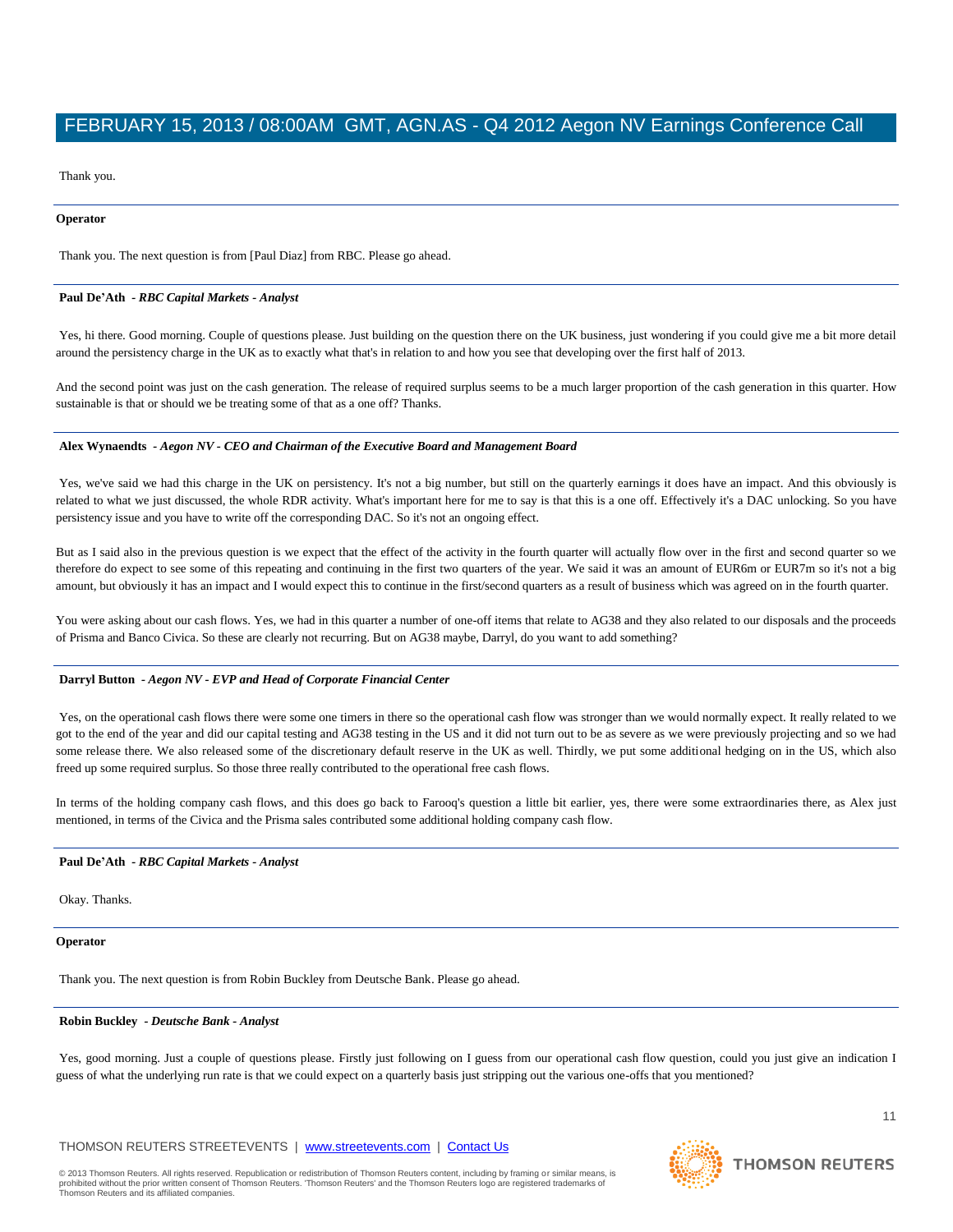And then the second question is just picking up on a few comments that you made earlier, Alex, where you were talking about some server management actions to try and minimize the impact of dilution. I was just wondering if you could expand on that at all please. Thank you.

#### **Alex Wynaendts** *- Aegon NV - CEO and Chairman of the Executive Board and Management Board*

Then on the operational cash flows I indicated in my introduction that if you would take off the one-time items -- which were just discussed; I won't repeat them -- if you also would correct for market impacts, change in shape of the yield curve, then the number would be, the outcome would be around EUR320m. Keep in mind that we had a very strong quarter in sales so our new business strain was a bit higher than usually. I think it gives you a reasonably good indication as to what we believe the run rate going forward is.

And second question on management actions, the point I was trying to make, Robin, is that we are clearly aware of the fact that this has -- is leading to some form of dilution. The dilution is minimized I think to an extent that's very acceptable in light of the entire transaction. It is an attractive transaction for all stakeholders. It is dependent on the level, as you see, of the preferred dividends. The preferred dividend's based on the ECB financing rate so it's extremely low and if the rate would have been some higher effectively dilution would be more limited.

And I think the point I was trying to make is that we are aware that we will take this into account in actions we'll be taking going forward to minimize or even neutralize entirely the effect.

#### **Robin Buckley** *- Deutsche Bank - Analyst*

Okay. Thank you.

#### **Operator**

Thank you. The next question is from William Elderkin from Goldman Sachs. Please go ahead.

#### **William Elderkin** *- Goldman Sachs - Analyst*

Good morning everybody. William Elderkin from Goldman Sachs. Couple of questions please. Following on from your last comment, A, are you thinking about taking some measures to eliminate the dilution from your stock dividend?

Secondly, given the timing of this transaction you've announced today, the level of your excess capital at the holding company I guess EUR1.6b or EUR1.5b after the completion, does that level provide a good indication of your real-world level of target buffer you want in place before you will consider major capital actions?

And then just a final numbers question. Within the Asset Management earnings, can you give us a guide to how much of those revenues are coming from performance fees?

#### **Alex Wynaendts** *- Aegon NV - CEO and Chairman of the Executive Board and Management Board*

As I just said, I don't think there's much, William, I can add to what I just said in answer to Robin, saying that obviously we want to minimize the dilution. We want to make sure that we do that in a balanced way, taking into account all the interests of all the stakeholders. I think I've been saying enough here.

In terms of the buffer on our capital, which is a related question, we have now significant amount with EUR2b. We've always been saying that we are focusing on being capital efficient. That means that we need to have a capital that is not necessary in the business unit needs to be upstreamed to the holding so that we can do something with it.

Today I still feel, and I've said it earlier, that we are still in an uncertain environment, an environment where we see a lot of things happening. Just need to remind you just 10 days ago we had a significant event here in the Netherlands with the nationalization of our fourth largest bank. So all of that means that this environment is an

### THOMSON REUTERS STREETEVENTS | www.streetevents.com | Contact Us

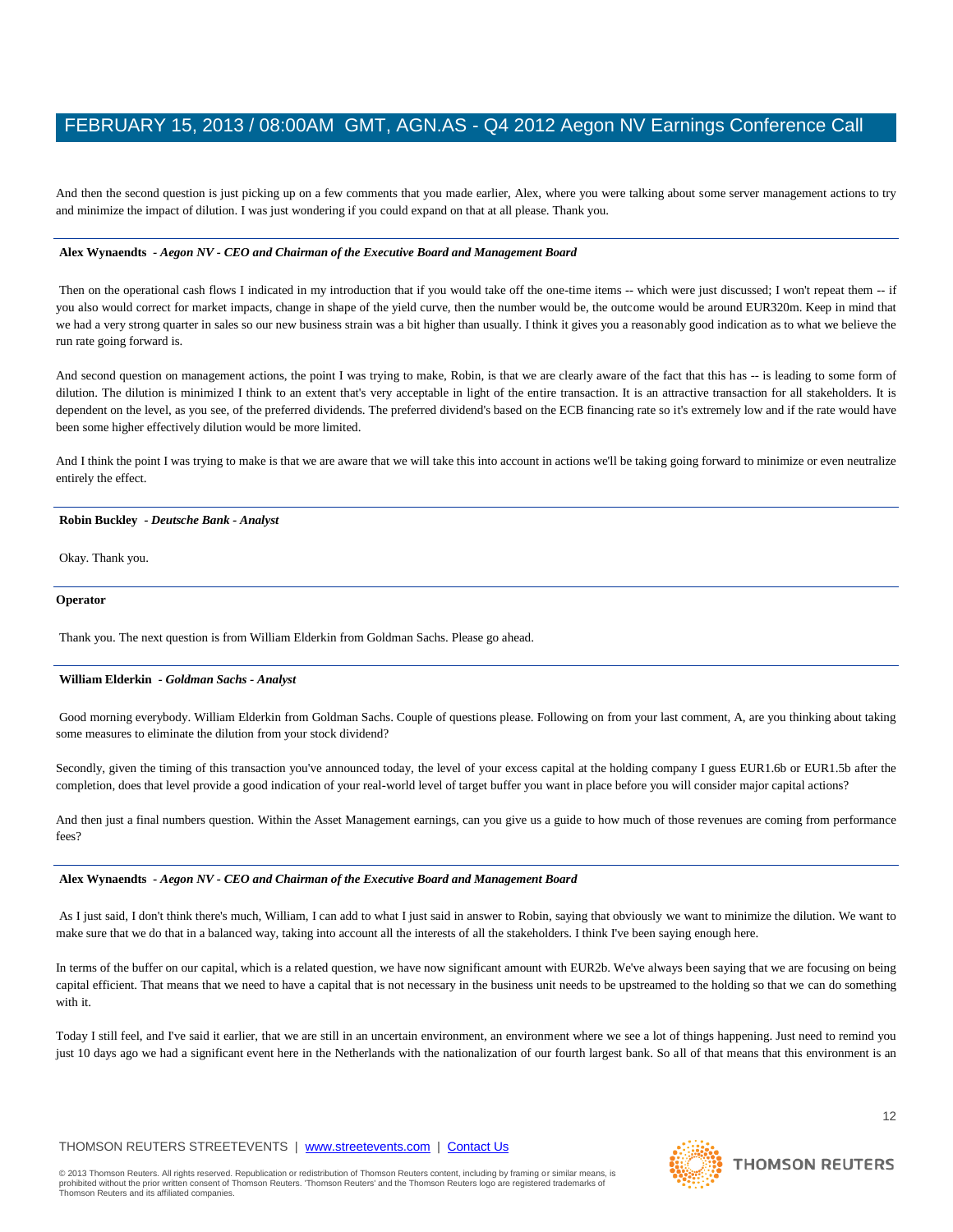environment where holding a strong capital position again is not a luxury. We've been clear that we have as a minimum buffer at least 1.5 times the expenses of the holding and that is around 1.5 times EUR500m to EUR750m. And that hasn't really changed so going forward we will be seeing what environment we are working.

But I think it's important that you can see here that we are deploying that excess capital in a way. We are taking EUR400m of it and taking that into account in the transaction, which is minimizing, as you can imagine, the effect on dilution of shareholders.

In terms of Asset Management, I think it's very difficult. Looking here around the table to my colleagues, yes, we have -- there is some performance fees, but I can tell you one thing, that in many cases at least a part of these performance fees get offset by an increase in incentives. So the biggest impact of performance in the portfolio is seen in the investment returns of the operating companies because that's where the performance of the investment goes to. So there's a little impact on performance fees in asset management, but it's not a very big one.

Darryl is --

#### **Darryl Button** *- Aegon NV - EVP and Head of Corporate Financial Center*

It's about EUR6m in the quarter, Alex.

### **William Elderkin** *- Goldman Sachs - Analyst*

This quarter?

#### **Darryl Button** *- Aegon NV - EVP and Head of Corporate Financial Center*

Yes.

#### **Alex Wynaendts** *- Aegon NV - CEO and Chairman of the Executive Board and Management Board*

Yes. But there's an offset also in the incentive.

#### **William Elderkin** *- Goldman Sachs - Analyst*

Great. Thank you.

#### **Alex Wynaendts** *- Aegon NV - CEO and Chairman of the Executive Board and Management Board*

Does that answer your questions?

#### **William Elderkin** *- Goldman Sachs - Analyst*

Yes, thank you very much.

### **Operator**

Thank you. The next question is from David Andrich from Morgan Stanley. Please go ahead.

**David Andrich** *- Morgan Stanley - Analyst* 

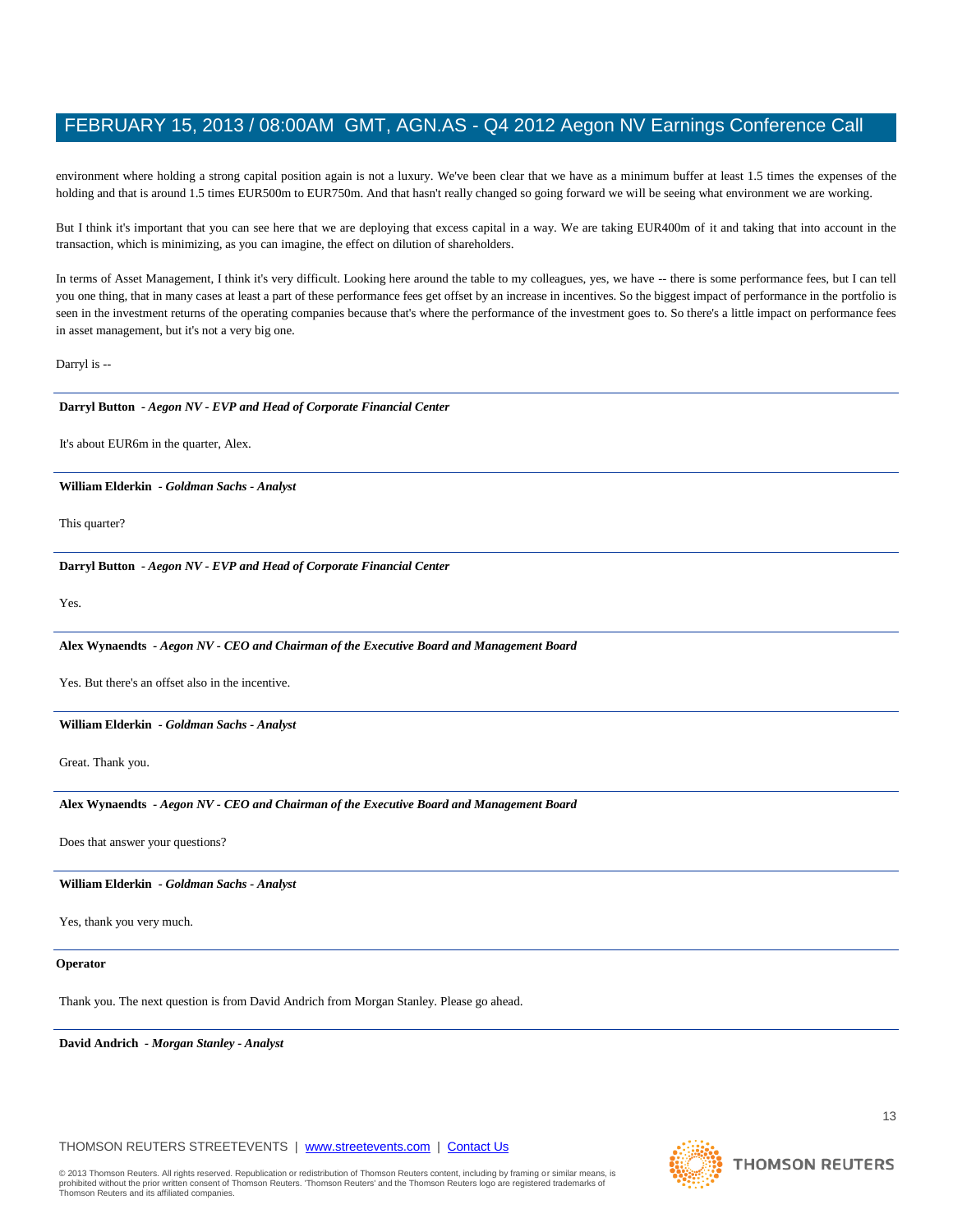Hi, good morning. Just a couple of questions. First of all, in the Americas you mentioned that you've added some alternative channels in terms of the VA distribution. I was just wondering if you could maybe give a bit more detail on that.

Second of all, I was just wondering, over the past year equity markets in the US have been at least positive or reasonably stable and I was just wondering if that had -have you seen any trends emerging in terms of impact on policyholder behavior because of market performance? Just wondering if anything has started to emerge there.

Then finally in terms of the SNS nationalization, just wondering if you could comment on maybe is it having any regulatory impact in terms of the regulator's attitude towards insurers and if they're looking at tightening things up more or the impact you see coming from that. Thanks.

#### **Alex Wynaendts** *- Aegon NV - CEO and Chairman of the Executive Board and Management Board*

Yes, on distribution we actually have been working very much on expanding our distribution. And I know we've had a number of new distribution channels. Some of them have been announced others not. I'm looking at Darryl who is just, as you know, coming from the US. So which one can you mention explicitly, Darryl? Some exciting ones actually.

#### **Darryl Button** *- Aegon NV - EVP and Head of Corporate Financial Center*

There are and I'm probably more comfortable answering the trend than I am the names. I don't feel very comfortable putting actual names out so I'm going to withhold from that. We have been on both the VA and the life side lining up some very good names in terms of adding new distribution. Some IMOs on the life side and on the VA side as well we're also doing some white labeling on the VA side for some new distribution channels. And there is more in the pipeline as well. We're in the process of signing up two very interesting names right now and I just don't want to put those out there right now for obvious reasons. But I would say that there is still momentum coming and more to come.

I think the other question was on equity markets and the impact on policyholder behavior. Really the policyholder behavior, it is dynamic and as our assumptions. So we're really not seeing anything deviating any different than what our underlying assumptions are, which are when the policy guarantees are in the money the lapse rates are quite low, and when they're out of the money they follow a more normal lapsation function if you will, which itself is also a function of interest rates. So as long as interest rates remain low and those products that are in the money their lapse rates are extremely low, as interest rates go up or the policies go out of the money you get into more normalization lapsation. We're not seeing anything different than that basic function.

Last question?

#### **Alex Wynaendts** *- Aegon NV - CEO and Chairman of the Executive Board and Management Board*

And on SNS maybe I should give the answer. Yes, on SNS obviously this has been I think quite a shock actually for people here in the Netherlands. A nationalization has never happened before, so there's a lot of questions around about the legal environment, to what extent is whole regulation and legislation in place to do a nationalization.

I personally think that clearly the positive of this whole thing is that there is clarity and that now we know that this institution is in safe hands in the State. It's obviously never a good thing that you have now a number of financial institutions in the hands of the State and I also believe that the State will be looking for options to bring it back into the private sector. But it probably helps us in a sense that it reiterates in the Dutch market that Aegon is really in a very strong position. The fact that we are showing consecutive improvement in our results, effectively increasing our dividends, is clearly in sharp contrast to what you see around SNS. And that should from that point of view be beneficial to Aegon going forward.

#### **David Andrich** *- Morgan Stanley - Analyst*

Great. Thank you.

#### **Operator**

Thank you. The next question is from Francois Boissin from BNP Paribas. Please go ahead.

THOMSON REUTERS STREETEVENTS | www.streetevents.com | Contact Us

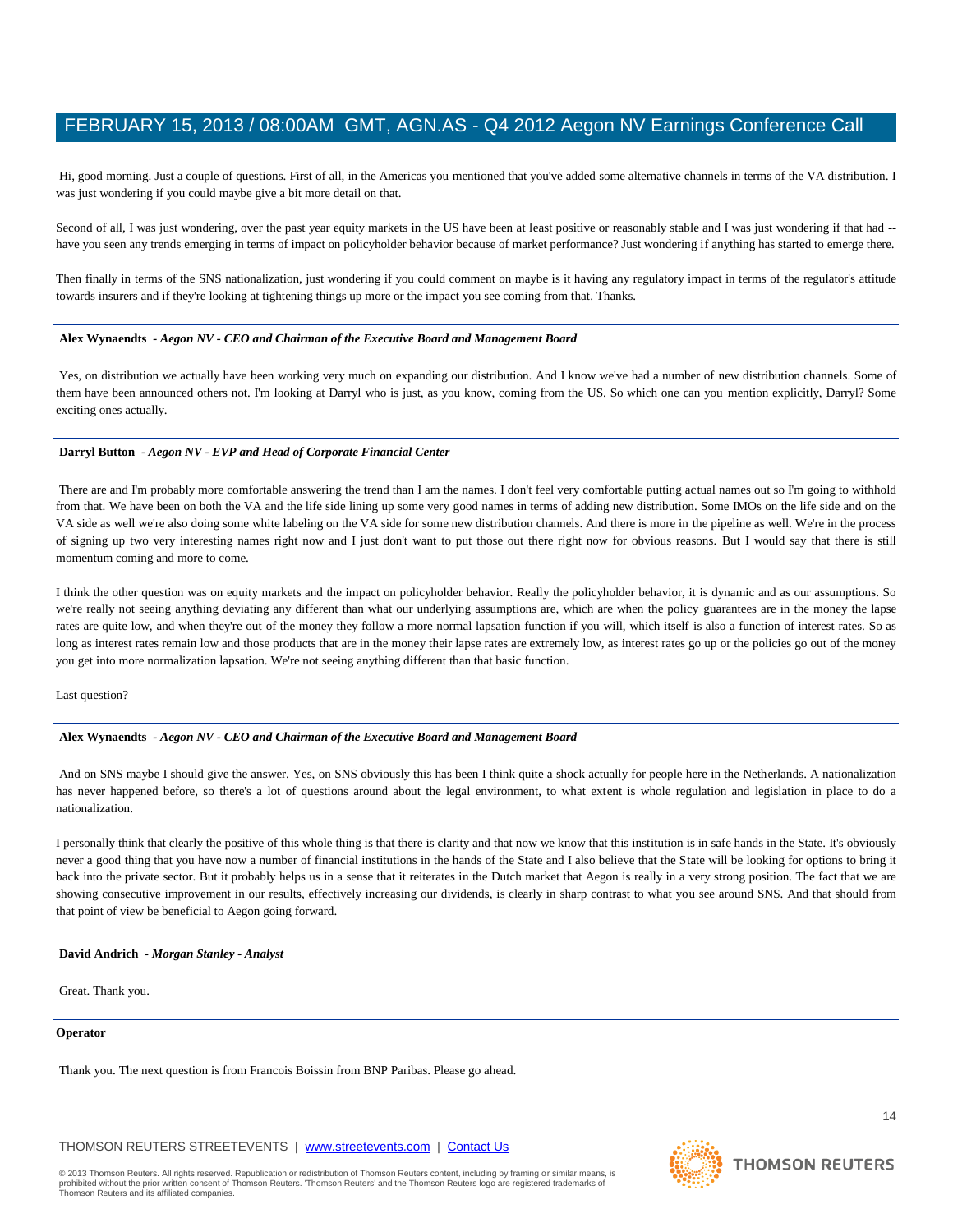#### **Francois Boissin** *- Exane BNP Paribas - Analyst*

Good morning gentlemen. Just a few questions please on my side. The first one on the core capital ratio. Can you give the number basically at the end of the year after dividend payment?

And am I right in understanding that you could consider actually dropping below the 75% you previously announced? That's the first question.

The second question is can you give us a sense of sensitivity for the underlying earnings before tax in the Americas that we can see for 2013 versus 2012 if we assume that rates and FX rate remain stable?

Lastly just more questions on SNS. Did you have -- are you going to have to pay a tax in 2014 following the nationalization? Thank you.

#### **Alex Wynaendts** *- Aegon NV - CEO and Chairman of the Executive Board and Management Board*

Yes, on the core capital ratio, IR will come back to you to give you an exact number. This is always in different moving parts and we need to do that very thoroughly. So I want to make sure we get the right number and IR will come back.

What I said, yes, we have a target of at least 75%. I have said that we are comfortable with this target for the time being certainly, but at least we have more flexibility. So that's the best I can say to you right now.

I'm not sure I understood your question on the US but, Darryl, you would like to --

#### **Darryl Button** *- Aegon NV - EVP and Head of Corporate Financial Center*

I think it was a basic earnings sensitivity question. The interest rate I assume was the question.

#### **Francois Boissin** *- Exane BNP Paribas - Analyst*

Yes that's right. What's -- again taking the full year 2012 reported base, what happens to that base if rates remain at the current level, FX rates euro/dollar at this level?

#### **Darryl Button** *- Aegon NV - EVP and Head of Corporate Financial Center*

Yes, I think if you use 2012 as the base I think we're looking at about EUR10m a quarter headwind from low interest rates if they remain low into '13.

#### **Alex Wynaendts** *- Aegon NV - CEO and Chairman of the Executive Board and Management Board*

If they remain at the same level that they have been in 2012.

#### **Francois Boissin** *- Exane BNP Paribas - Analyst*

Overall on average, I would say, is that your point?

#### **Darryl Button** *- Aegon NV - EVP and Head of Corporate Financial Center*

Yes, that's in line with our DAC assumptions. It gets a little bigger as we grow out because we do have an assumption that rates will rise over time. So it's \$10m a quarter in '13. That probably grows to closer to \$30m a quarter in '14 and '15 range. So it depends on how long rates stay out there. When you get out there, you get past our assumption of where, our DAC assumption where we are assuming that rates will rise further.

### THOMSON REUTERS STREETEVENTS | www.streetevents.com | Contact Us



15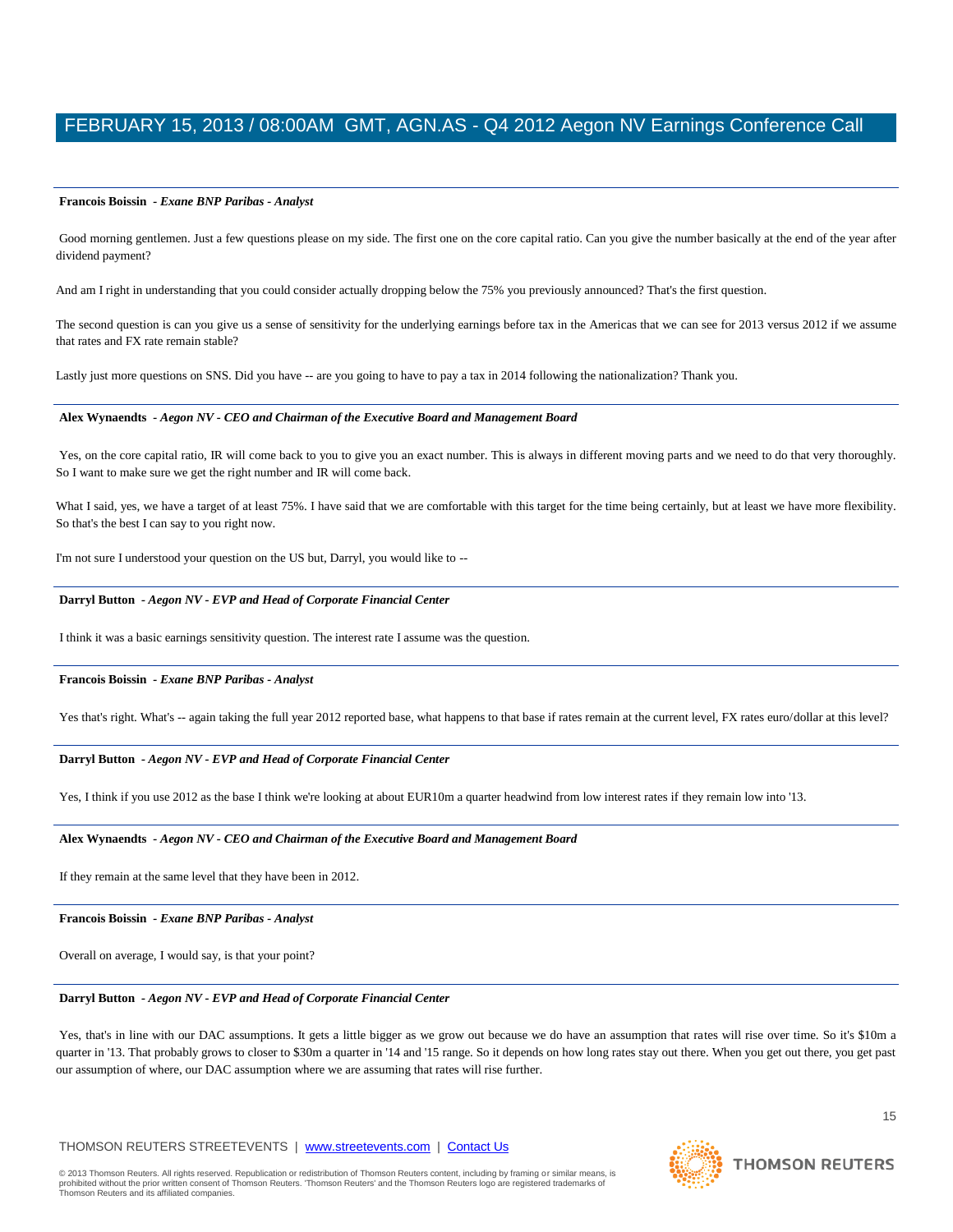#### **Francois Boissin** *- Exane BNP Paribas - Analyst*

Yes, I understand that. You're in dollars or in euros in terms of 10 and 30 a quarter?

#### **Darryl Button** *- Aegon NV - EVP and Head of Corporate Financial Center*

Both in dollars.

#### **Francois Boissin** *- Exane BNP Paribas - Analyst*

In dollars, okay. So in euros basically you would have -- it would be assumed -- the average exchange rate in 2012 was?

#### **Darryl Button** *- Aegon NV - EVP and Head of Corporate Financial Center*

We're sitting at \$1.33 or \$1.34 here today. Obviously it was lower than that, much lower than that three months ago and where it's going to be three months from now I guess I have no idea.

#### **Alex Wynaendts** *- Aegon NV - CEO and Chairman of the Executive Board and Management Board*

And if he knew, if Darryl knew, I'm sure he wouldn't be sitting next to me, he'd be sitting somewhere else.

#### **Darryl Button** *- Aegon NV - EVP and Head of Corporate Financial Center*

That's for sure.

#### **Francois Boissin** *- Exane BNP Paribas - Analyst*

Okay. Fair enough. And on SNS?

#### **Alex Wynaendts** *- Aegon NV - CEO and Chairman of the Executive Board and Management Board*

Yes, on SNS we believe that we will probably have between EUR10m and EUR15m contribution to the EUR1b which, as you know, the financial markets. But the biggest part obviously is with the banks and we have a small bank and therefore it's a very small amount.

#### **Francois Boissin** *- Exane BNP Paribas - Analyst*

Sure. And it has be paid in 2014, I guess?

#### **Alex Wynaendts** *- Aegon NV - CEO and Chairman of the Executive Board and Management Board*

Yes, I'm not sure. It's not clear.

#### **Francois Boissin** *- Exane BNP Paribas - Analyst*

It's at least expected.

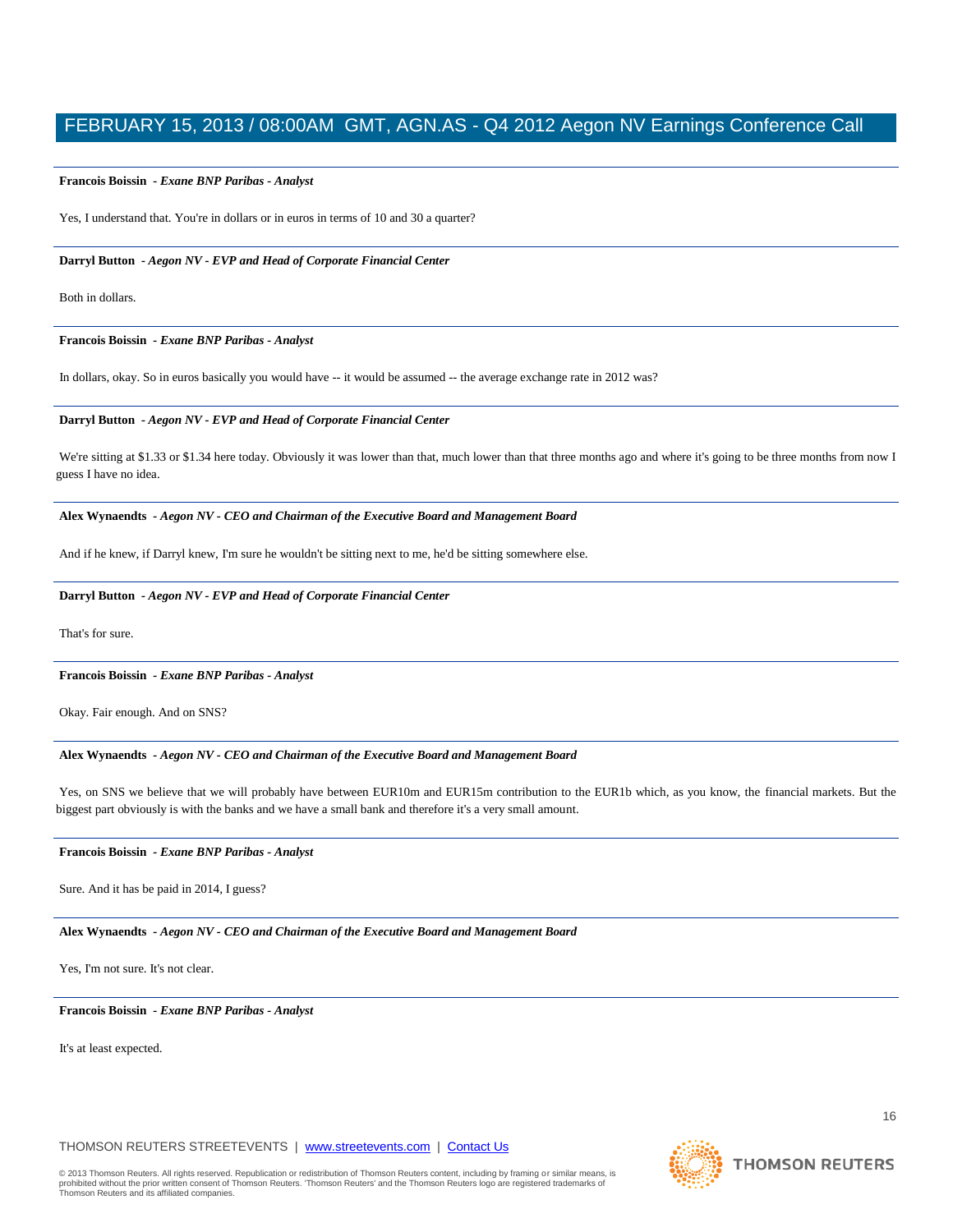#### **Alex Wynaendts** *- Aegon NV - CEO and Chairman of the Executive Board and Management Board*

That's expected, 2014, a one off.

#### **Operator**

Thank you. The last question is from Gordon Aitken from RBC. Please go ahead.

#### **Gordon Aitken** *- RBC Capital Markets - Analyst*

Yes, morning. Just on this pick up in the Dutch pension funds which are looking for an insured solution, do you think and to what extent will the Dutch pension funds cut benefits such as future pension increases? And what do you think the DNB's attitude will be to that and will it result in an acceleration of buyers?

The second question is really a comment on competition. There seems to be a real lack of supply in this pension buyout market and do you think you will be able to take some more margin as a result of that?

#### **Alex Wynaendts** *- Aegon NV - CEO and Chairman of the Executive Board and Management Board*

Yes, on your first question it's obviously politically a very sensitive question. So will pension plans require to make cuts, yes, they do that and they are making announcements on an ongoing basis of reducing pension payments going forward. So that is taking place.

Now if your question is, if that is going to allow more transfers, I would say that's up to the pension funds and their boards to decide on it. Clearly I believe that there is a trend towards consolidation. There's still around 500 individual pensions. That means 500 boards, 500 institutions that need to be regulated. So I think it's clear to see that the regulator here would effectively look positively at a consolidation because it would make the environment more easy to regulate, but also more secure for the pensioners.

I'm talking, when I'm talking about 500, I'm talking about company schemes and sector schemes, and, as you know, we have a lot of them here in the Netherlands. But it's also clear boards of companies are looking for the solutions because it has an impact on their own balance sheet and therefore I can see this trend continuing. But we've seen that for some time.

So in terms of capacity and supply, the one thing which is clear is that we have a very strong balance sheet, another one with capacity, but also clear that's able to deliver the right products. And we have with now around 25% market share, we already have a very strong position. We have been frontrunners in bringing new concepts, new solutions, PPIs they call themselves. So there's a lot of changes taking place in this market and we are a frontrunner with a strong balance sheet.

And that should, rightly as you said, ensure that slowly margins should be improving. And as you look at our fourth quarter you see that we have been able to sell a couple of attractive contracts and these contracts all were attractive in the sense that they are contributing positively to our MCVNB.

#### **Gordon Aitken** *- RBC Capital Markets - Analyst*

Thank you.

#### **Alex Wynaendts** *- Aegon NV - CEO and Chairman of the Executive Board and Management Board*

This was the last question. Thank you all very much for listening in and I look forward to seeing you individually over the coming months. Thank you all very much. Bye bye.

#### **Operator**

Thank you. Thank you sir. Thank you ladies and gentlemen. This does conclude today's presentation. Thank you for participating. You may now disconnect.

THOMSON REUTERS STREETEVENTS | www.streetevents.com | Contact Us